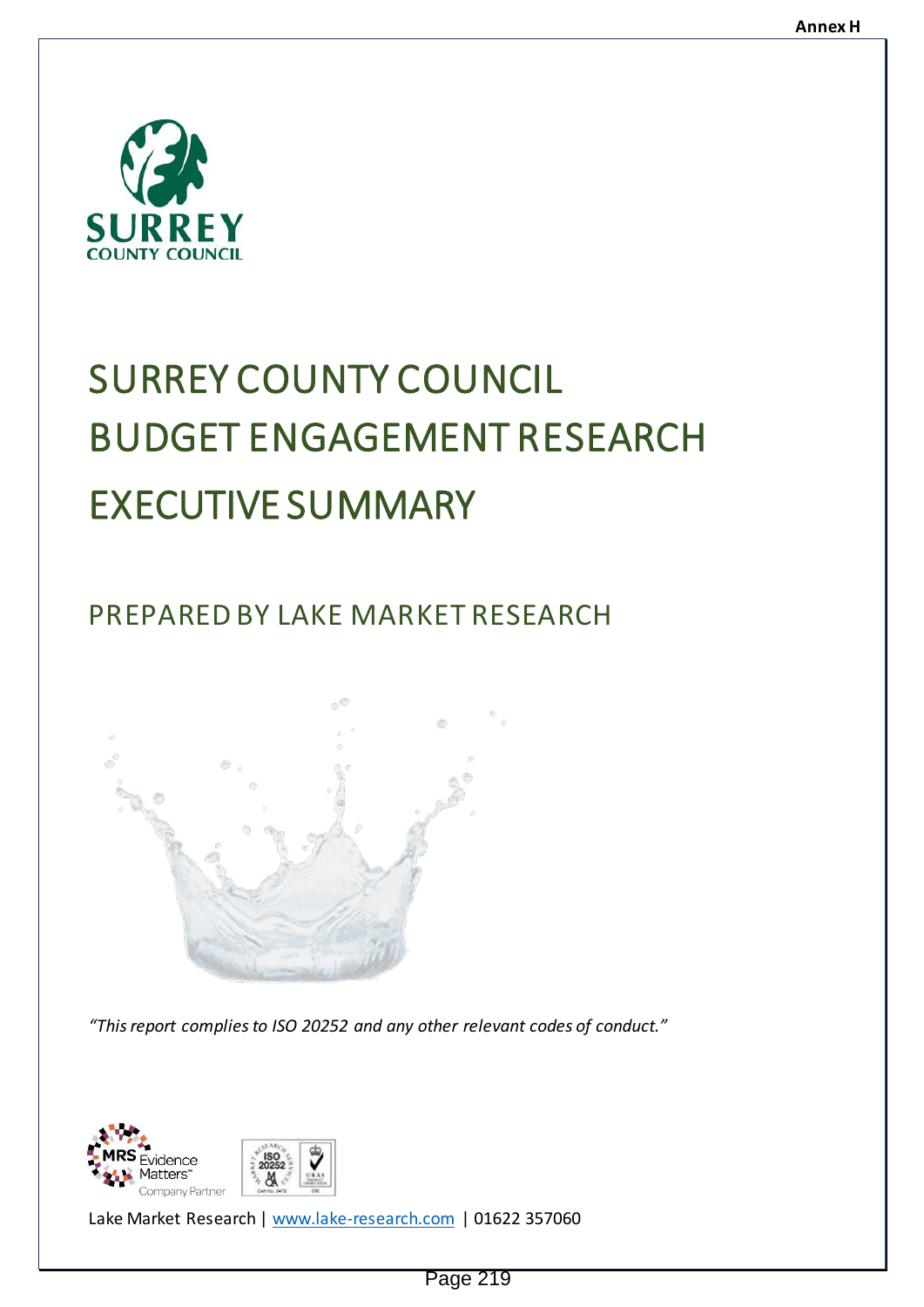# BACKGROUND

Surrey County Council is responsible for delivering a wide range of complex and varied services for over 1.1 million residents across the county. This means deciding how to prioritise and allocate available funds for the huge variety of services they provide. The budget setting process involves complex, and sometimes difficult decisions, which reflect national and local priorities, as well as the needs, wants and aspirations of residents. The Covid-19 pandemic, combined with reductions in local government funding, mean services and budget are under considerable pressure, with a need to find at least £200 million in efficiencies over the medium-term.

The current transformation programme will continue to deliver key service improvements and will accelerate work to deliver the Council's [four priority objectives.](https://www.surreycc.gov.uk/council-and-democracy/finance-and-performance/our-performance/our-organisation-strategy/2021-to-2026#panel-5) However, to further develop and deliver ambitions and delivery plans, the Council is building a new, cross-organisational approach to address the projected budget gap from 2023/24 onwards. This means a shift in focus for the medium-term towards driving deeper, more fundamental changes and reforms to public services required to deliver the Community Vision for Surrey in 2030.

Surrey County Council commissioned us to deliver research, which sought to understand residents' views on setting budgets, which services they would prioritise to protect in terms of funding and how specific services should be delivered. Some of these changes explored how residents might need to change their behaviours to improve outcomes and likely acceptability of different options the Council are considering to improve services while seeking to close the budget gap.

The findings from this research will inform the Council's decision-making process for their budget for 2022/23 and medium-term financial strategy.

# APPROACH

# R E SEARCH DESIGN AND METHODOLOGY

A three-phase approach to capture a robust measure of opinion and sentiment explored through discussion:

- 1. Two qualitative workshops with residents in September 2021 aimed at raising awareness of the budget challenges facing Surrey County Council and to have in-depth discussions on service scenarios for how the Council could improve outcomes while also making efficiencies to close its budget gap. These used deliberative techniques to understand 'informed' views on specific issues, following a scene setting presentation from Surrey County Council. 73 residents took part and sessions were held virtually over Zoom.
- 2. A quantitative survey amongst 1,087 residents across the county, reflective of the Surrey adult population (16 & over) to provide a statistically representative sample. A dual methodology of online and telephone surveying was adopted to ensure representation. Topics covered by the survey included perceptions of the Council and its impact, the most important priorities facing Surrey as a county, views on increasing council tax and approaches to delivering efficiencies and improved outcomes.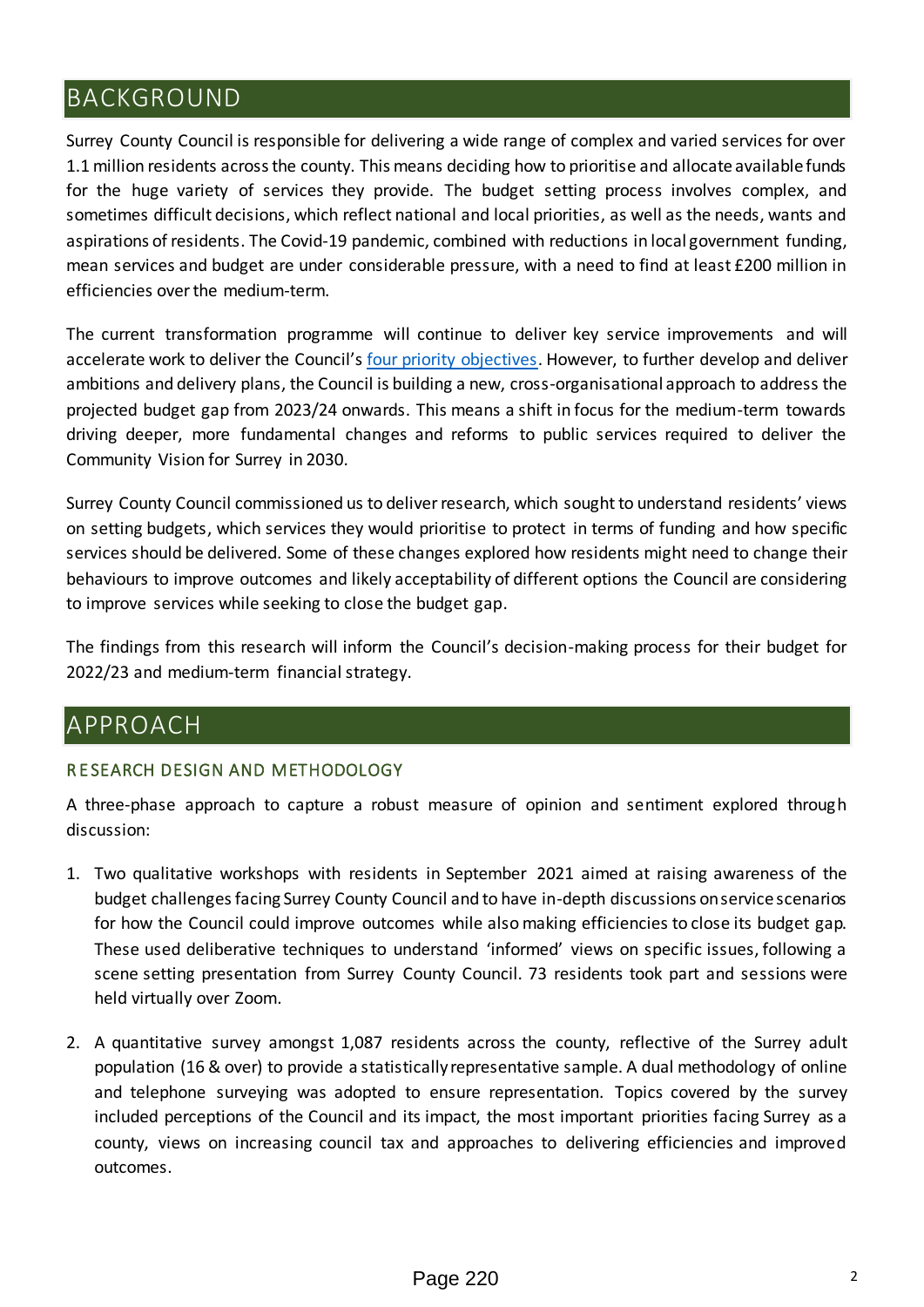3. A final deliberative workshop with a smaller group invited back for a second time to explore attitudes towards resident involvement and ways in which the Council could continue to engage residents in decision making. 35 residents took part in this component of the programme and the session was held virtually via Zoom.

The content and design of all research materials (the discussion guide for the qualitative workshops and the questionnaire for the quantitative survey) was developed in partnership with Surrey County Council.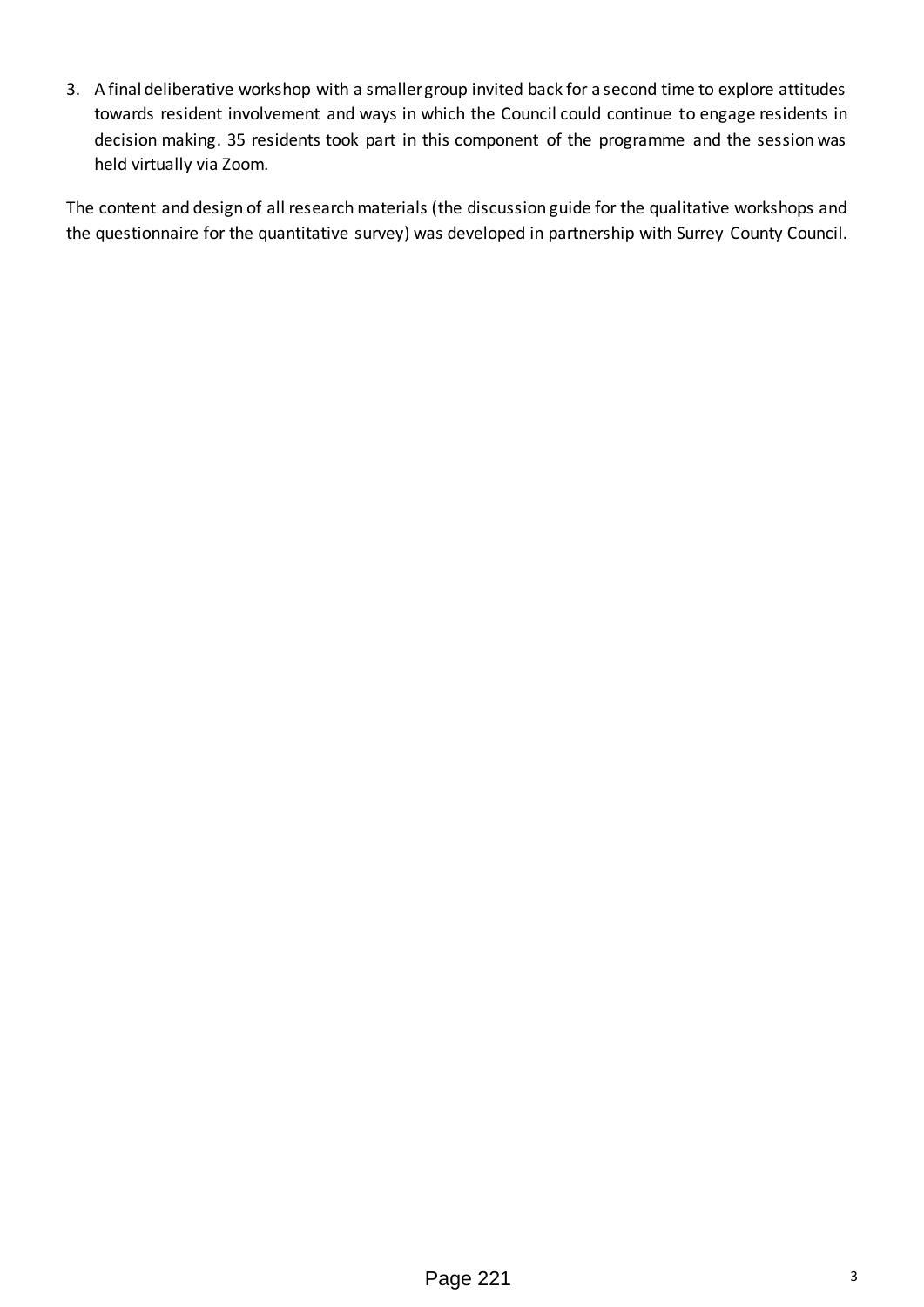# SERVICE PRIORITIES & BUDGET SETTING

Through the survey, residents were asked which service areas they would prioritise protecting funding for and approaches the Council should take in setting its budget:

- 51% of residents felt the top issue facing the county currently was support for the local health system, including hospitals. This was closely followed by the cost of living in the county (44%), transport and roads (33%), housing (31%) and traffic congestion (28%).
- When asked which services they would most like to protect from funding reductions, 51% said they wanted to protect social care for older people aged 65 and over. This was followed by waste services e.g. disposal and recycling centres (40%), children's social care (37%), education services (37%) and fire and rescue (37%). Residents believe social care funding protection is important for all age groups from children to older adults.
- When residents were asked directly if they would agree with a 2% increase in council tax, over half (54%) thought it should not be increased and the £80 million required savings, on top of the £200 million already required over the medium-term, should come from somewhere else. However, when asked if they would support an increase to protect the most vulnerable, 67% of respondents agreed with an increase under those circumstances.
- When asked if they would support up to 2.5% increase in the Adult Social Care Levy to spend more on the care of the most vulnerable adults and older people, 57% said they would support this if the Council decided to take up the option.
- Residents were asked about the extent to which they would support different approaches to making efficiencies, including ideas for generating income, service prioritisation and alternative approaches to service delivery. The ideas with the greatest support were:
	- o Prioritise spending to protect services for the most vulnerable and those in need (83%)
	- o Use council land and building to generate income (82%)
	- $\circ$  Encourage local people and communities to deliver certain services, e.g, some highway maintenance responsibilities (81%)
	- o Make more efficient use of council assets such as land and property, e.g. disposal of obsolete buildings (80%)
	- o Streamlining services to be more efficient to deliver the same outcomes (74%)
	- o Lobbying central government for changes to legislation regarding the use and raising of revenue (65%)

Raising fees and charges received comparatively lower support (48%).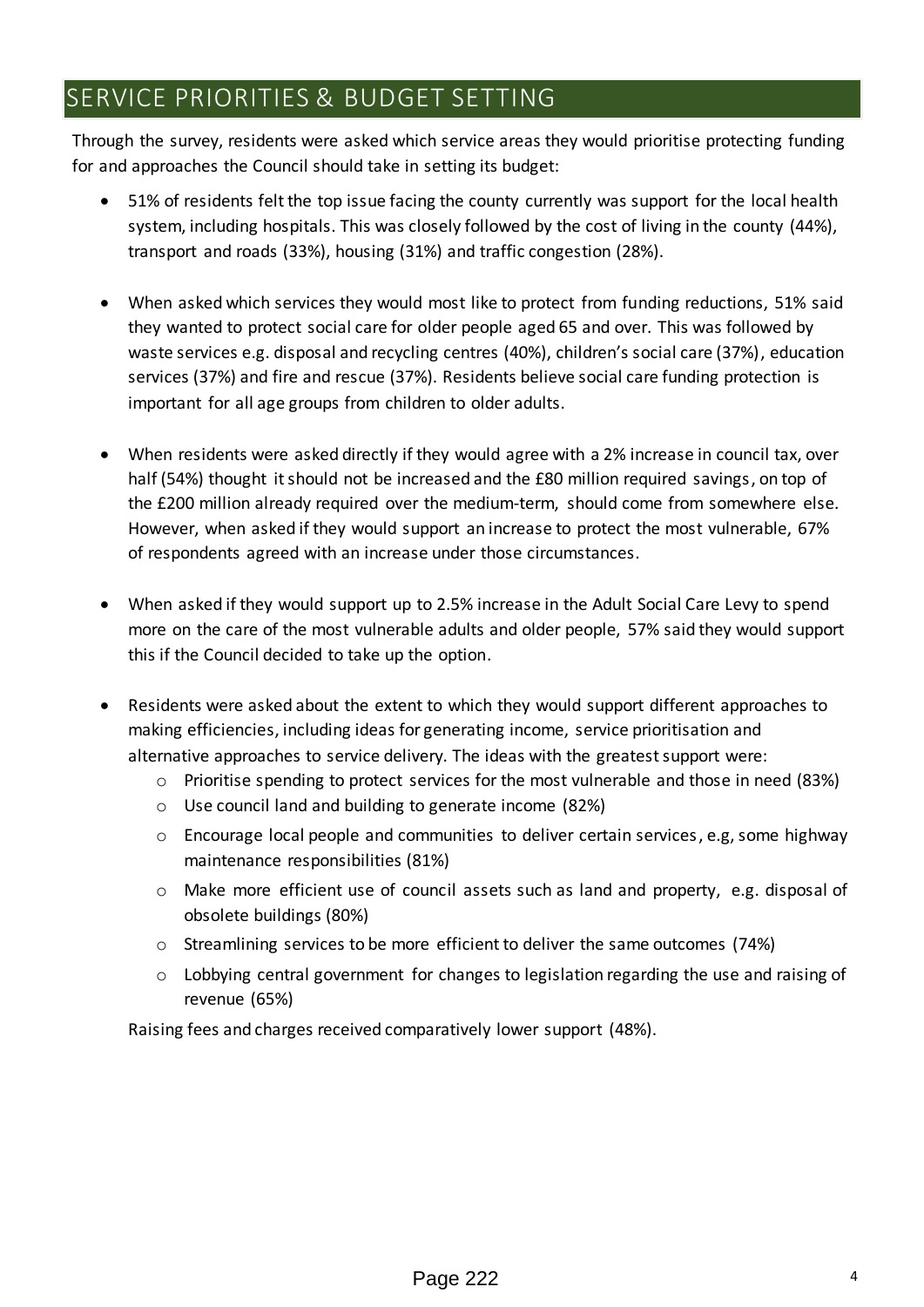# SERVICE DELIVERY

For this exercise, residents were also asked for their views on potential approaches in specific service areas to improve outcomes and deliver more efficient services. These areas were selected due to their connections with some of the Council's most important strategic work programmes. These were framed as options for activities the Council could pursue, and not to be interpreted as official Council policy.

The following scenarios were covered: public health, adult social care, foster care, public bus network, greener measures, customer services, engagement / working together with residents, local economic development, dry recycling and libraries and registration services.

# **Public Health:**

Scenario: Seeking views on investing in more preventative health services, "self-help" mechanisms and preferences for accessing support to improve health and wellbeing.

Key messages

- Residents from all demographic backgrounds felt mental health and wellbeing should be the key focus area. However, factors such as weight, substance misuse and smoking are interlinked with mental health and investment in preventative health services is considered critical.
- 84% of residents supported increasing public health support for those most vulnerable whilst providing better resources for those able to self-care and look after their own health.
- 68% of residents preferred to access health and wellbeing support through a service that looks at a person's full physical and mental health needs and offers support across any conditions they have.
- The concept of 'self-help' was well received in the qualitative sessions, but there were concerns the concept may exclude the people that need help the most and may not be able to access it.

Recommendations for the Council

- Invest in tackling digital exclusion and providing support for those unable to access it.
- Invest in working towards a 'triage' type approach to diagnose support needed initially, and then clearly signpost residents to the correct pathway of treatment, that is perhaps self-service based, across all resident profiles.

#### **Adult Social Care**

Scenario: Seeking views on managing demand for services through self-service, independent living, and recovery & rehabilitation.

Key messages

- Support for helping people to help themselves, but a need for clear self-help pathways and early assistance with identification of issues
- Broad support for emphasising a preventative approach to health and wellbeing.
- Support for keeping people in their homes as long as possible, but this needs to be optimum solution for the individual and not the 'easiest' solution for authorities.
- Serious concerns over digital exclusion, the vulnerable and those unable to access help and support.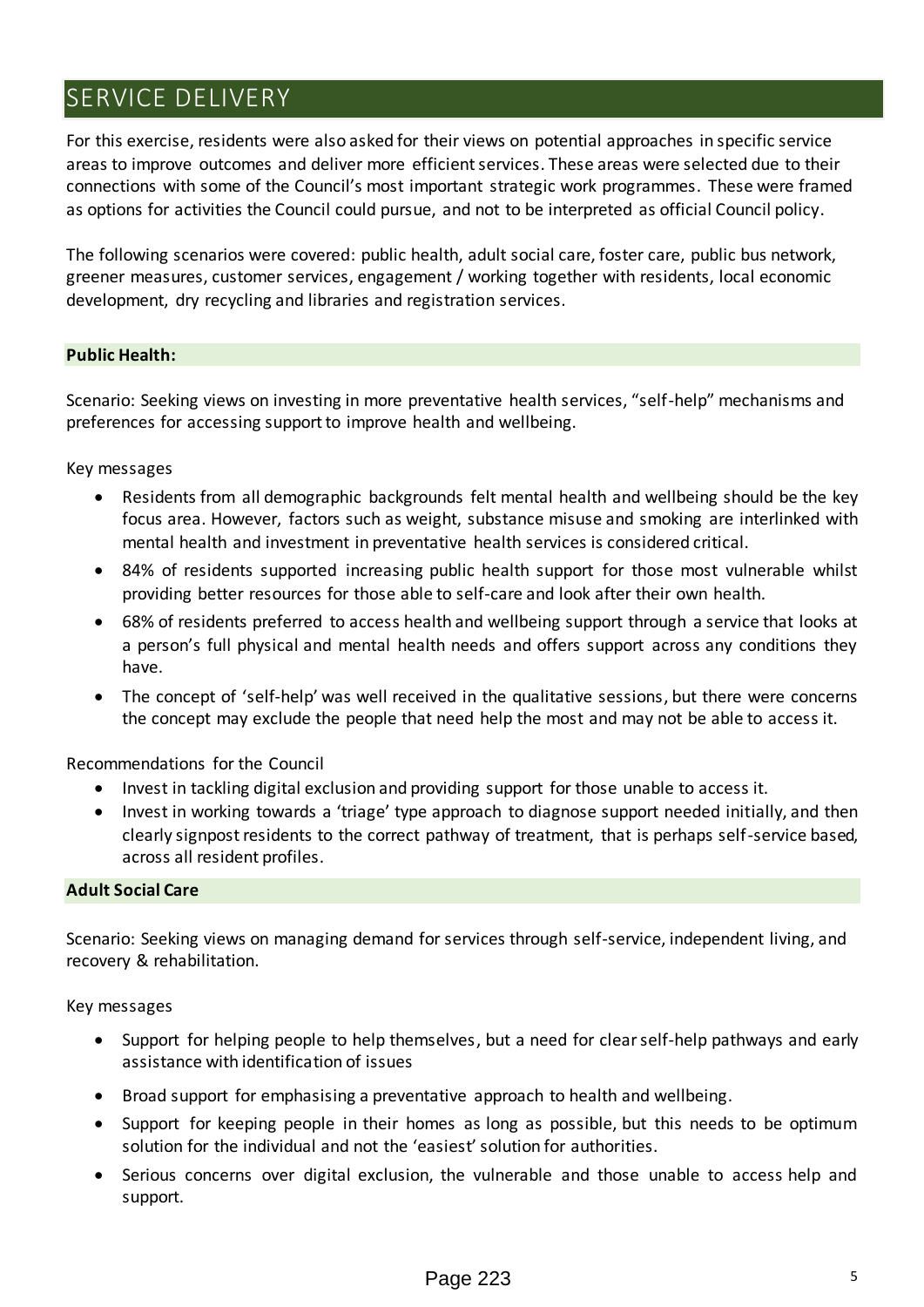Recommendations for the Council

- Possibility of prioritising funding for early identification of issues (early triage type arrangements suggested).
- Provide clear pathways of support and invest to provide services for elderly, vulnerable and those not capable of helping themselves, ensuring most vulnerable are not excluded.
- Invest in provision of clear pathways of care options that need to be provided for those staying in their own home or making the transition from a healthcare setting to another setting.

# **Foster Care**

Scenario: Testing current approaches to increasing supply of foster carers, including overcoming barriers to becoming a foster carer.

Key messages

- Information, accessibility & promotion of information on how to apply and what's involved is considered to be lacking currently.
- The physical space available in people's homes is considered a key barrier to fostering, together with funding concerns.
- No clear sense of the process and support available is promoted.
- Lack of awareness of how critical the need is for foster carers.
- Too much narrative 'out there' on bad experiences with application process.

Recommendations for the Council:

- Improve narrative promoted on foster care journey.
- Widely promote local support groups where foster carers can meet and share experiences and talk to those considering going on the journey.
- Real life success stories would help raise the profile enormously together with investing in hard hitting adverts showing the need for foster carers along with clear information pathways & support laid out.

#### **Public bus network**

Scenario: Gauging priorities for Surrey's bus network, and testing views for Demand Responsive Transport (on-demand bus services)

Key messages

- As expected, road conditions and the need for improvement were considered urgent priorities going forward.
- Additional cycle lanes were mentioned repeatedly as well as more separation of cycle lanes and traffic.
- Most important priorities for the bus network going forward are considered to be lower fares, accessing healthcare (particularly for the elderly), improving reliability of the network as well as school transport.
- The idea of Driver Responsive Transport was well received, but queries were raised regarding digital accessibility, cost, reliability, and availability in given areas.

Recommendations for the Council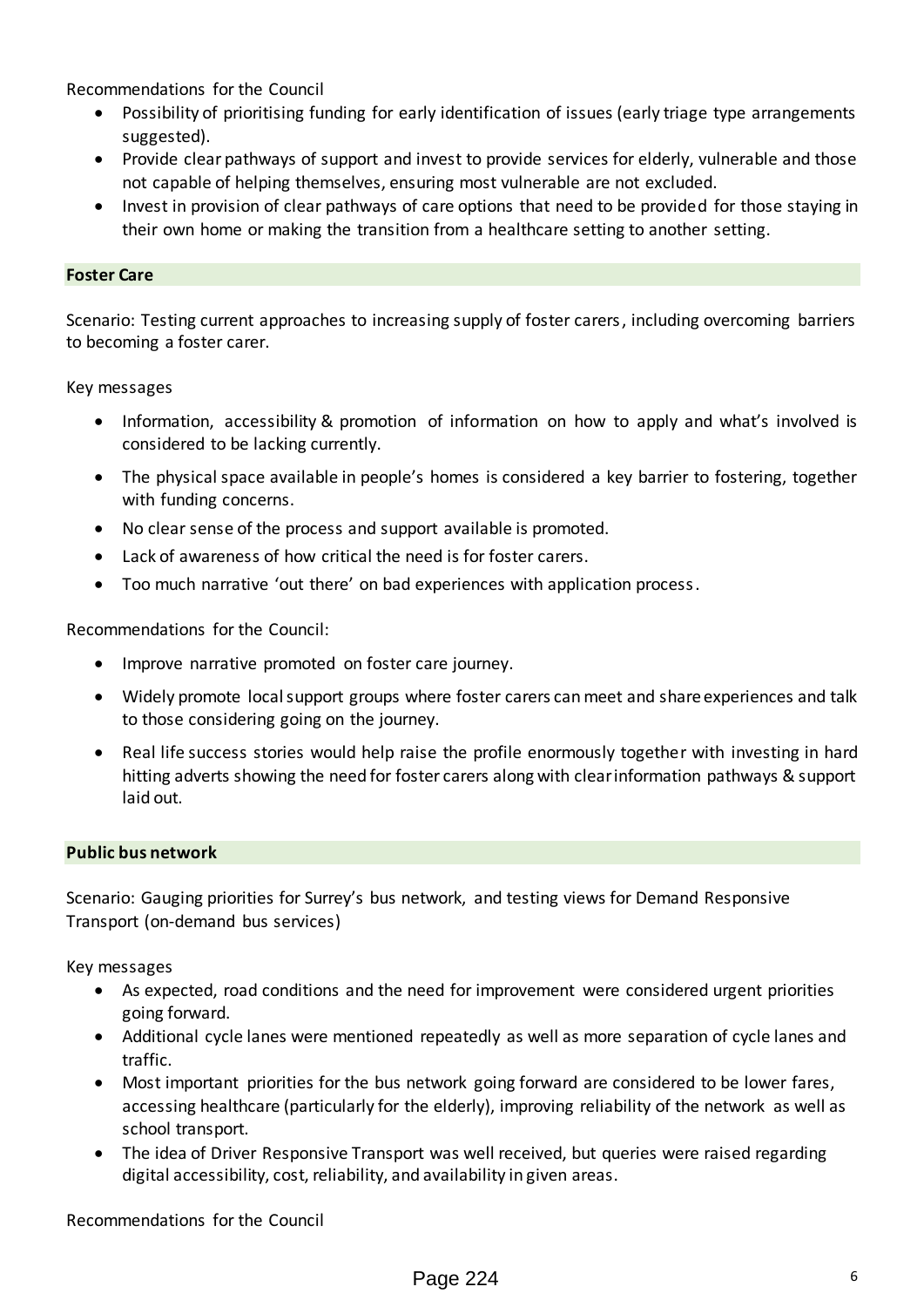- Improved investment in road conditions and addressing historic pothole issues.
- Consider investment in greener methods of transport, particularly cycling and the provision of cycle lanes.
- Prioritise lower bus fares (perhaps looking at greater subsidising), improved bus service reliability (more cohesive approach with roadworks etc to improve network), providing more buses/routes for the elderly and those without transport to access healthcare (hospitals, GP hubs etc).
- Continue with provision of school transport to keep traffic off the road and keep traffic moving.

## **Greener Measures**

Scenario: Options for how the Council can support residents switch away from reliance on gas or oil boilers to more sustainable options, such as air source heat pumps

Key messages

- Residents on board with the Council's green agenda but see it as a UK wide issue and not just an issue for Surrey to solve.
- They were 'pro' lobbying the government and were largely against the introduction of heat pumps being installed due to the costs involved to the Council.
- Lobbying of the government should ideally go hand in hand with looking for different technologies that are cost effective.

Recommendations for the Council

- Invest in efforts to lobby central Government for a UK wide approach to support households to switch from gas and oil boilers to alternative heating systems.
- Invest in time and effort to seek other cost effective solutions for householders such as hydrogen conversion of gas boilers / upgrading thermal efficiency of properties etc.

# **Customer Services**

Scenario: Asking for views on shifting to more digital and message-based online services, including how residents could be encouraged to switch to these channels.

Key messages

- Perception that telephone is considered the best approach for urgent matters.
- Online considered useful and is used, but not that popular because of a perceived lack of action and timely response to the query submitted and people are not kept informed.
- Different methods for contacting the council suggested a council 'app,' online live chats, intelligent online forms that triage people to where they need to go.
- Residents would like a clear response with timescales for any contact made online and not simply an automated response to acknowledge receipt.
- Some felt the definition of what is considered 'urgent' is the wrong term to use; what is urgent to some, isn't considered urgent to others. As such all issues should be treated the same.

Recommendations for the Council

- Clear response mechanism with timelines given to those using online facilities.
- Investigate use of apps, online live chats and easy reporting options such intelligent forms for signposting residents to where they need to go.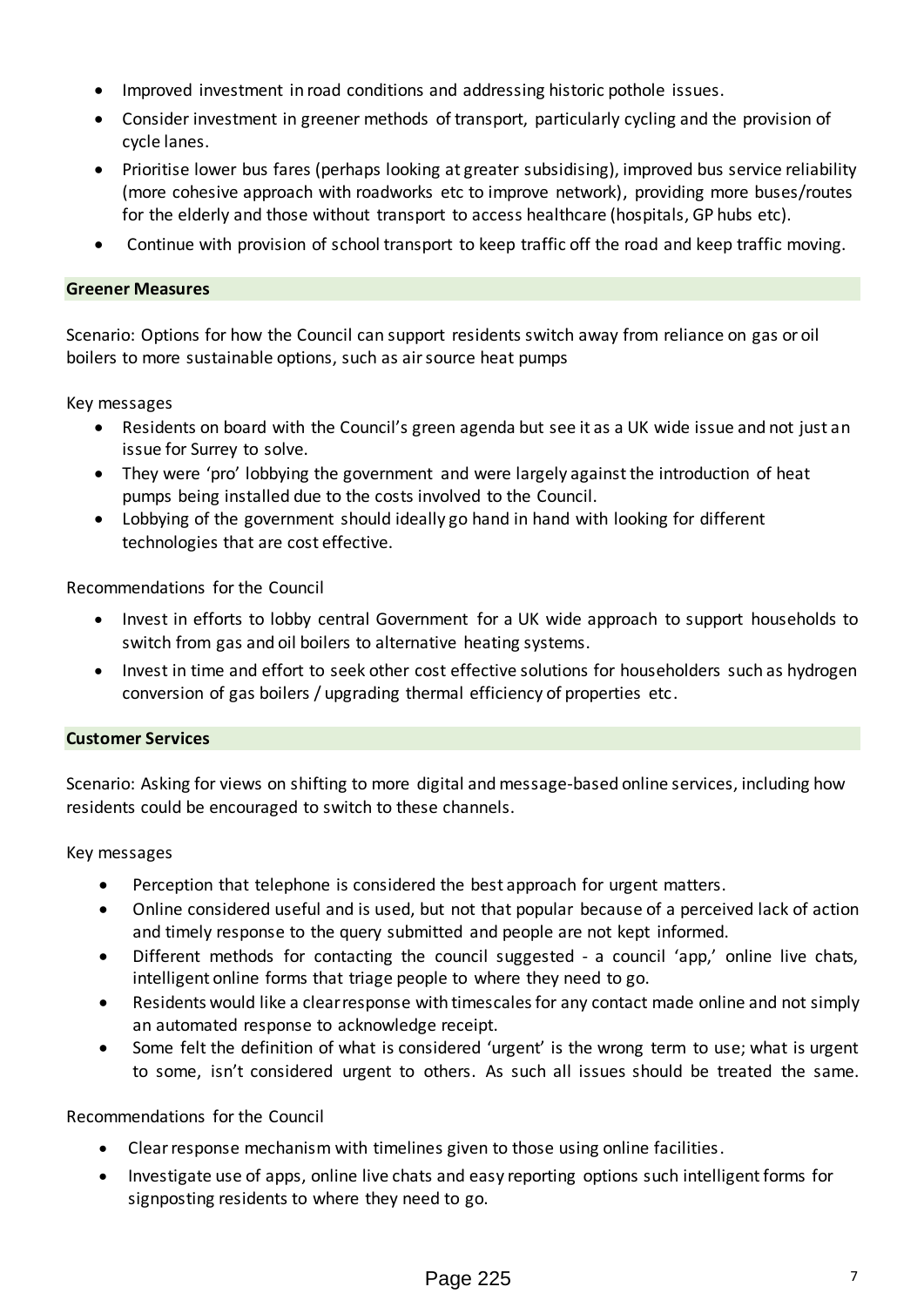- Ensure residents feel they are 'heard' they receive clear tailored response to all queries and clear timeline of action.
- Reinvigorate website to make it more accessible and intelligent; use it as a full consultation tool. Have video's 'how do I?' etc to help.
- Live stream feed to alert residents to key issues to prevent calls made to report key issues.

# **Engagement / working together with residents**

Scenario: how we can support residents to increase their influence and say on local issues, and their role in shaping future communities.

Key messages

- In the qualitative sessions, many claimed they do not know how to get involved on local issues with Surrey County Council.
- General sense of not feeling informed about matters county wide or at a local level.
- General perception in the qualitative sessions that any local issues or concerns wouldn't be listened to, and their views do not matter.
- For some, there is a strong sense of mistrust about local authorities. Some respondents felt the County Council was 'distant' and 'too far removed' from residents as individuals. Many felt there was a lack of two-way interaction. There is a desire for Surrey County Council, Parish and District Councils to continue to strengthen their partnership working.
- Significant proportion would like to get more involved in decisions affecting their local area, predominantly in the form of surveys, local events and informal neighbourhood resident groups.

Recommendations for the Council

- Continue to deliver 'hearts and minds' campaigns to raise profile of Surrey County Council's drive to inform and involve residents.
- Make Surrey County Council more 'accessible' to residents and look at ways to engage at a local level that build trust and tap into local level relationships
- Consider filtration of area specific activities and plans, using a local lens, and work to engage through different types of engagement – informal meetings, local events, online forums and zoom workshops for Q&As.

## **Local economic development**

Scenario: how we could re-imagine town centres and the role residents play in place-based partnership working.

Key messages

- Some felt the sense of close community and unity had been lost over lockdown because of the pandemic. Effort is needed to return to that in the form of community events, festivals, markets etc that can help to unite and bond communities.
- Councils at all levels should work together to engage residents to ensure they have a shared understanding of issues facing localities.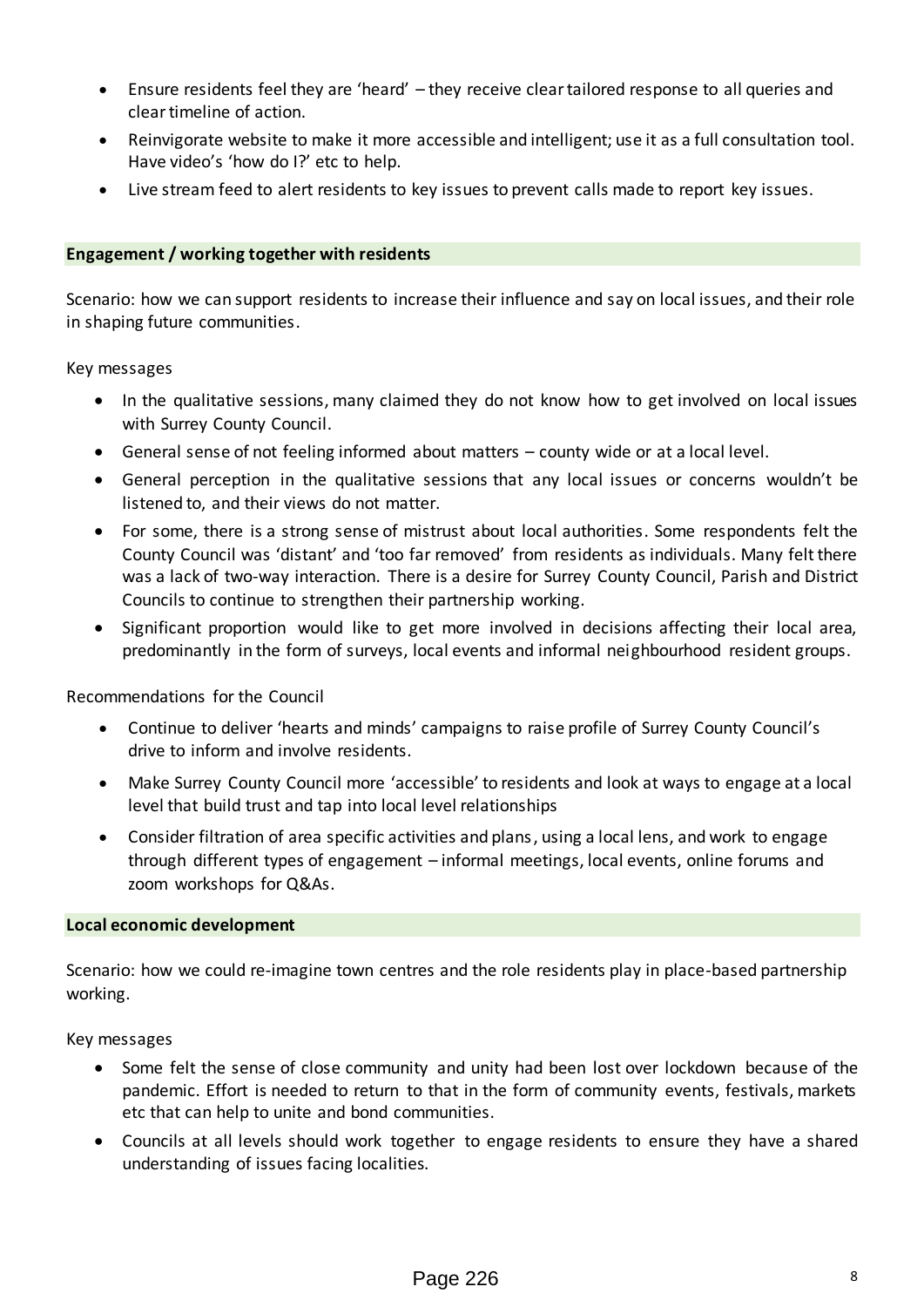- General conclusions are that consultation needs to occur at a local level where the consultation is directly relevant to residents individually and this will ensure 'ownership' of issues. This needs to be across the spectrum of ages to engage all groups.
- Areas of importance to focus on to reinvigorate local economies were considered to be culture & leisure provision, employment & job opportunities, business investment / opportunities, investment in road infrastructure & public transport, health & wellbeing, green spaces, digital access and neighbourhood safety.

Recommendations for the Council

- County, district and borough and parish councils work together to promote need for involvement at a local level and to get involved.
- Look to create local working consultation groups for economic regeneration and development projects with residents who want to be involved.
- Look to help regenerate high streets with new businesses and reviewing rates to encourage new business into local communities.
- Work to provide more community events that help build and unite communities with a drive from the council to consult and engage.

## **Dry recycling**

Scenario: approaches for reducing contamination of dry mixed recycling.

Key messages

- 86% of residents supported increasing the materials accepted at sites outside of Recycling Centres. 72% also supported local advertising to promote the importance of recycling and the cost of recycling bins that are contaminated/misused.
- Lower levels of support for issuing fines to residents whose recycling bins are contaminated / misused (51%).
- Greater support among younger adults, aged 25 44, for issuing vouchers to residents to encourage regular recycling and employing neighbourhood champions to help advise residents on what can be recycled.

Recommendations for the Council:

- Explore possibility of additional materials being accepted outside of Recycling Centres.
- Adopt local advertising to promote the importance of recycling and the impact of contamination / misuse.
- Explore incidence of contamination / misuse and age profiles at a local level to determine whether vouchers or neighbourhood champions would most benefit.

## **Libraries & Registration services**

Scenario: Views on increasing impact of volunteer-led libraries and increasing income from weddings provided by Registration services.

#### Key messages